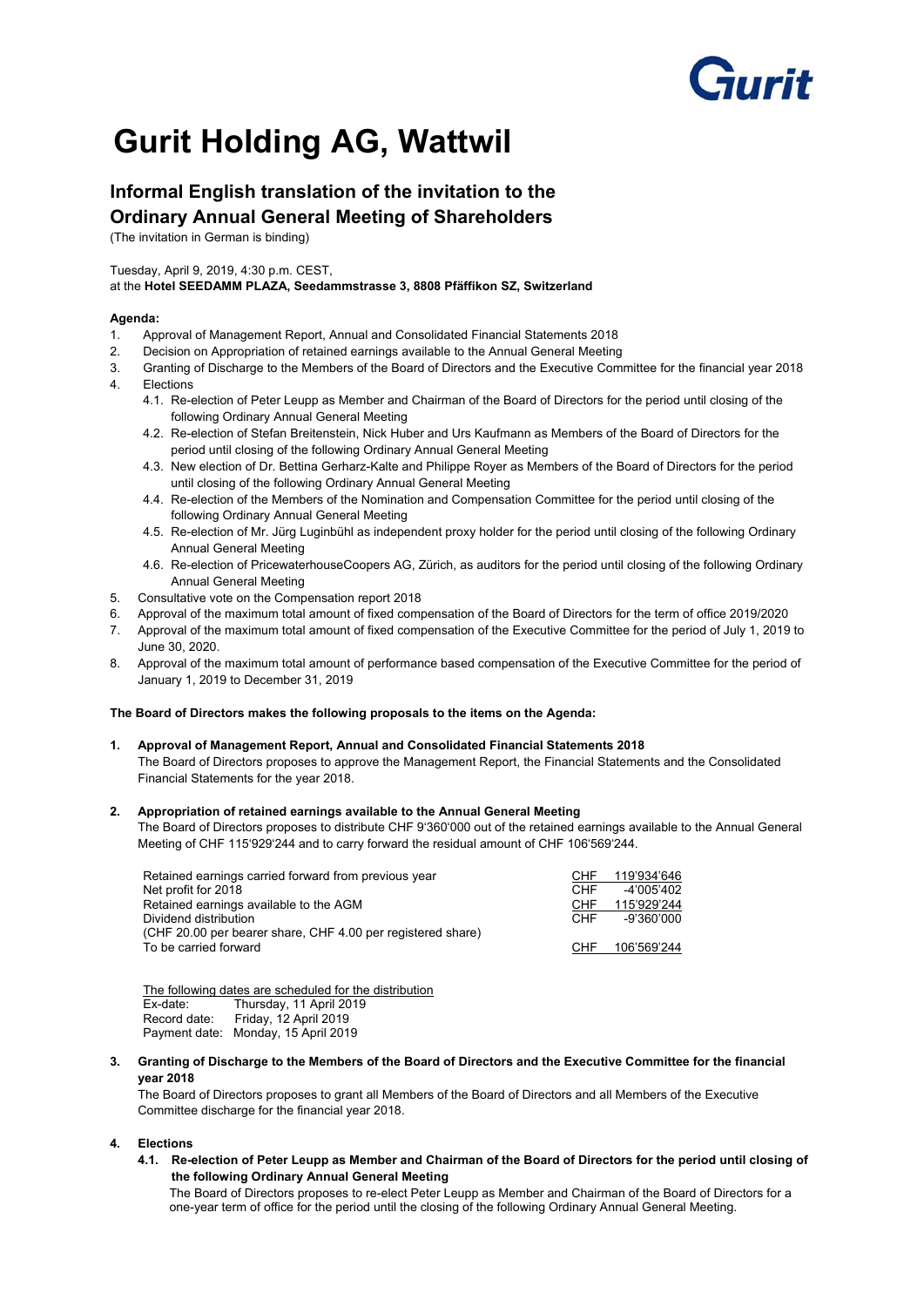

**4.2. Re-election of Stefan Breitenstein, Nick Huber and Urs Kaufmann as Members of the Board of Directors for the period until closing of the following Ordinary Annual General Meeting** 

The Board of Directors proposes to re-elect the following candidates for a one-year term of office until the closing of the following Ordinary Annual General Meeting

- 4.2.1 Stefan Breitenstein
- 4.2.2 Nick Huber
- 4.2.3 Urs Kaufmann
- **4.3 New election of Dr. Bettina Gerharz-Kalte and Philippe Royer as members of the Board of Directors for the period until closing of the following Ordinary Annual General Meeting**

The Board of Directors proposes to elect Dr. Bettina Gerharz-Kalte and Philippe Royer for a one-year term of office until the closing of the following Ordinary Annual General Meeting.

- 4.3.1 Dr. Bettina Gerharz-Kalte
- 4.3.2 Philippe Royer
- **4.4 Re-election of the members of the Nomination and Compensation Committee for the period until closing of the following Ordinary Annual General Meeting**

 The Board of Directors proposes to re-elect the following candidates for a one-year term of office until the closing of the following Ordinary Annual General Meeting.

- 4.4.1 Nick Huber
- 4.4.2 Urs Kaufmann
- 4.4.3 Peter Leupp
- **4.5 Re-election of Mr. Jürg Luginbühl as independent proxy holder for the period until closing of the following Ordinary Annual General Meeting**

 The Board of Directors proposes to re-elect Mr. Jürg Luginbühl as independent proxy holder for a one-year term of office until the closing of the following Ordinary Annual General Meeting.

**4.6 Re-election of PricewaterhouseCoopers AG, Zürich, as auditors for the period until closing of the following Ordinary Annual General Meeting**

The Board of Directors proposes to re-elect PricewaterhouseCoopers AG, Zürich, as auditors for a one-year term of office until the closing of the following Ordinary Annual General Meeting.

#### **5. Consultative vote on the Compensation report 2018**

The Board of Directors proposes to consensually take note of the Compensation report 2018 on the basis of a consultative vote.

#### **6. Approval of the maximum total amount of fixed compensation for the Board of Directors for the term of office 2019/2020**

The Board of Directors proposes to approve a maximum total amount of fixed compensation for the Board of Directors (6 members including the Chairman) of CHF 706'000 plus CHF 167'650 for the allocation of 175 bearer shares for the period from closing of the current Annual General Meeting until the next ordinary Annual General Meeting 2020. The amount for the 175 bearer shares was calculated based on a share price of CHF 958.00 per share. This corresponds to the average closing share price of the five days actual stock price trading before February 15<sup>th</sup>, 2019 – the date on which the Nomination and Compensation Committee met. As the stock exchange price is subject to fluctuations, the value of the 175 bearer shares might be higher or lower than the amount of CHF 167'650 on the settlement date in April 2019.

#### **7. Approval of the maximum total amount of fixed compensation for the Executive Committee for the period of July 1, 2019 to June 30, 2020**

The Board of Directors proposes to approve a maximum total amount of fixed compensation for the Executive Committee (8 members including CEO) of CHF 3'200'000 for the period from July 1, 2019 to June 30, 2020.

#### **8. Approval of the maximum total amount of performance-based compensation for the Executive Committee for the period from January 1, 2019 to December 31, 2019**

The Board of Directors proposes to approve a maximum total amount of performance-based compensation for the Executive Committee of CHF 1'639'585 (plus statutory social security contribution of CHF 150'593) for the performance-based cash compensation and CHF 934'050 (plus statutory social security contribution of CHF 87'513) for the allocation of a maximum of 975 bearer shares on the basis of the results that will be achieved in the fiscal year 2019 and to be granted in April 2020. The amount for the 975 bearer shares was calculated based on a share price of CHF 958 per share. This corresponds to the average closing share price of the five days actual stock price trading before February 15, 2019 – the date on which the Nomination and Compensation Committee met. As the stock exchange price is subject to fluctuations, the value of the 975 bearer shares might be higher or lower than the amount of CHF 934'050 on the settlement date in April 2020.

#### **Representation/Proxy:**

A shareholder can be represented at the Ordinary Annual General Meeting by another shareholder.

Alternatively, shareholders can be represented by the independent proxy holder Dr. Jürg Luginbühl, Vischer AG, Schützengasse 1, PO box 5090, 8021 Zürich. Granting of proxy and written instructions may be submitted to the independent proxy holder by means of the instruction form by post or electronically via a platform for remote electronic voting.